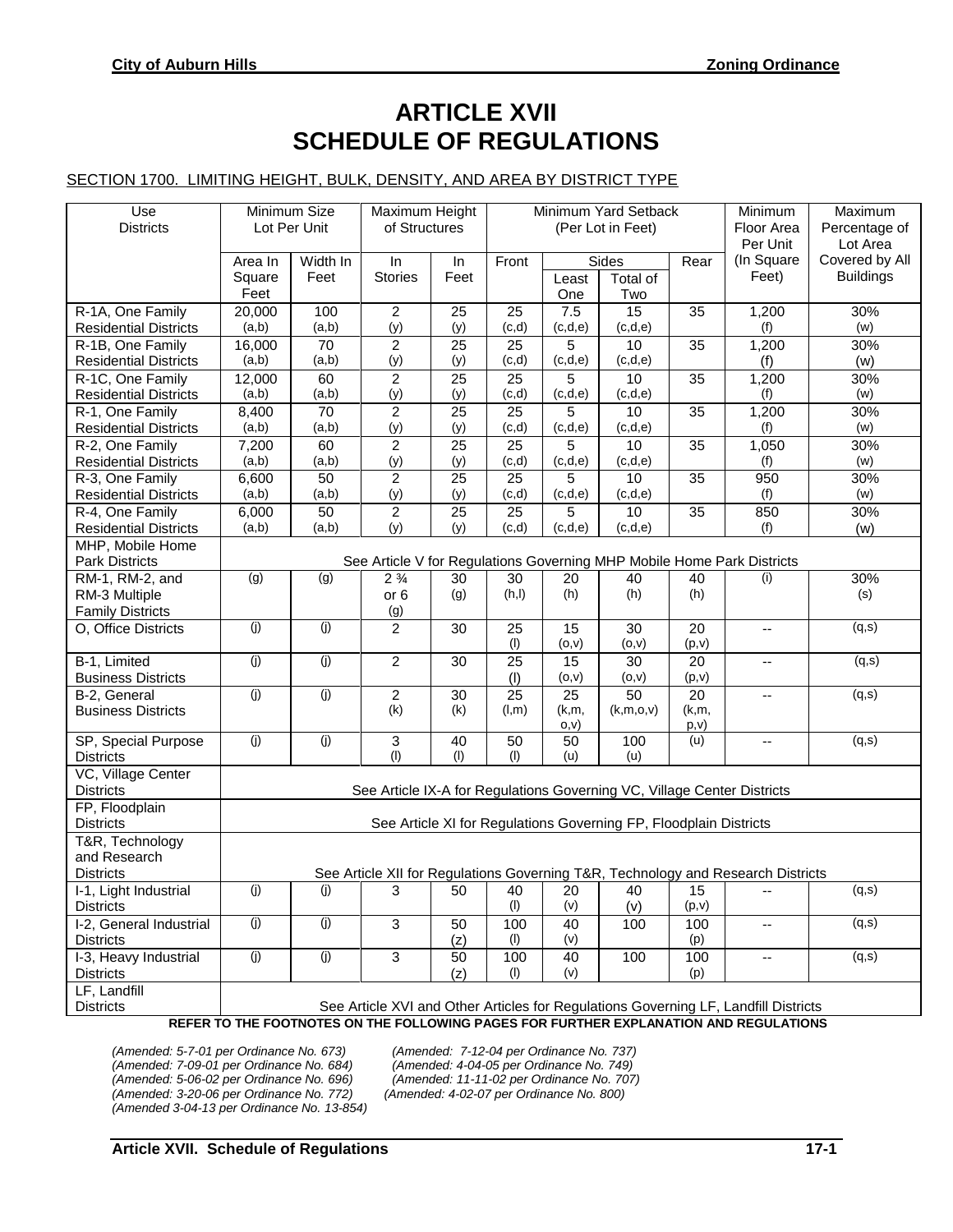## SECTION 1701. FOOTNOTES TO THE SCHEDULE OF REGULATIONS:

- a) See individual Districts for any development options.
- b) New lots may be created by subdividing existing lots, but any such lots must meet the minimum requirements in the Schedule of Regulations. Residential building sites must also meet the minimum requirements of the Schedule of Regulations, including condominium projects. Subdivisions or new parcel splits without connection or access to a public water and a public sewer system shall not be less than forty-three thousand five hundred and sixty (43,560) square feet or one (1) acre in total area.
- c) Where a majority of the front yards of greater or less depth than the minimum required depth exists in the front of a dwelling or dwellings in existence at the time of the passage of this Ordinance on one (1) side of a street or in any block, the depth of the front yard of any building subsequently erected on that side of the street in that block shall not be less and need not be greater than the average depths of the front yards of such existing dwellings, but this shall not be deemed to require a front yard of greater depth than sixty (60) feet, or permit a depth less than twenty-five (25) feet in any case.
- d) The side yard abutting upon a street shall not be less than twenty-five (25) feet when there is a common rear yard relationship in said block and a common side yard relationship with the block directly across the common separating street. In the case of a rear yard abutting a side yard of an adjacent lot, or when said side yard abuts on frontage across a common street, the side yard abutting a street shall not be less than the required front yard of the District.
- e) Fences, hedges, berms, or walls constructed in Residential Districts shall adhere to the requirements in Sections 1902 and 1904.

*(Amended: 12-18-06 per Ordinance No. 794)*

- f) The minimum first floor area of any single family dwelling shall be no less than eight hundred and fifty (850) square feet. Where a single family home is constructed without a basement, an additional one hundred (100) square feet shall be added to the minimum required first floor area requirement to provide space for utilities, such as, but not limited to: furnace, hot water, laundry tubs, incinerator, and the like.
- g) Where development is exclusively of a two (2) family residential structure(s) there shall be provided a minimum lot area of at least six thousand (6,000) square feet of gross area for each unit (or twelve thousand (12,000) square feet per two family residential structure), and a minimum lot width of forty (40) feet for each unit (or eighty (80) feet per two family residential structure). At least fifty (50) percent of the site shall be in landscaping.

No multiple family structure (three (3) or more dwelling units) shall be erected on a lot or parcel of land which has an area of less than two (2) acres, or has a lot width of less than three hundred (300) feet.

The following minimum lot area per dwelling unit type shall be required in all RM-1 and RM-2 Multiple Family Residential (Low-Rise) Districts:

|                           | <b>RM-1</b>               | RM-2            |
|---------------------------|---------------------------|-----------------|
| <b>Dwelling Unit Type</b> | Minimum Lot Area Per Unit |                 |
| Efficiency                | 4,000 sq. ft.             | $3,600$ sq. ft. |
| One-Bedroom               | 4,400 sq. ft.             | 4,000 sq. ft.   |
| Two-Bedroom               | 4,800 sq. ft.             | 4,400 sq. ft.   |
| Three-Bedroom             | 5,200 sq. ft.             | 4,800 sq. ft.   |
| Four-Bedroom              | 5,600 sq. ft.             | 5,200 sq. ft.   |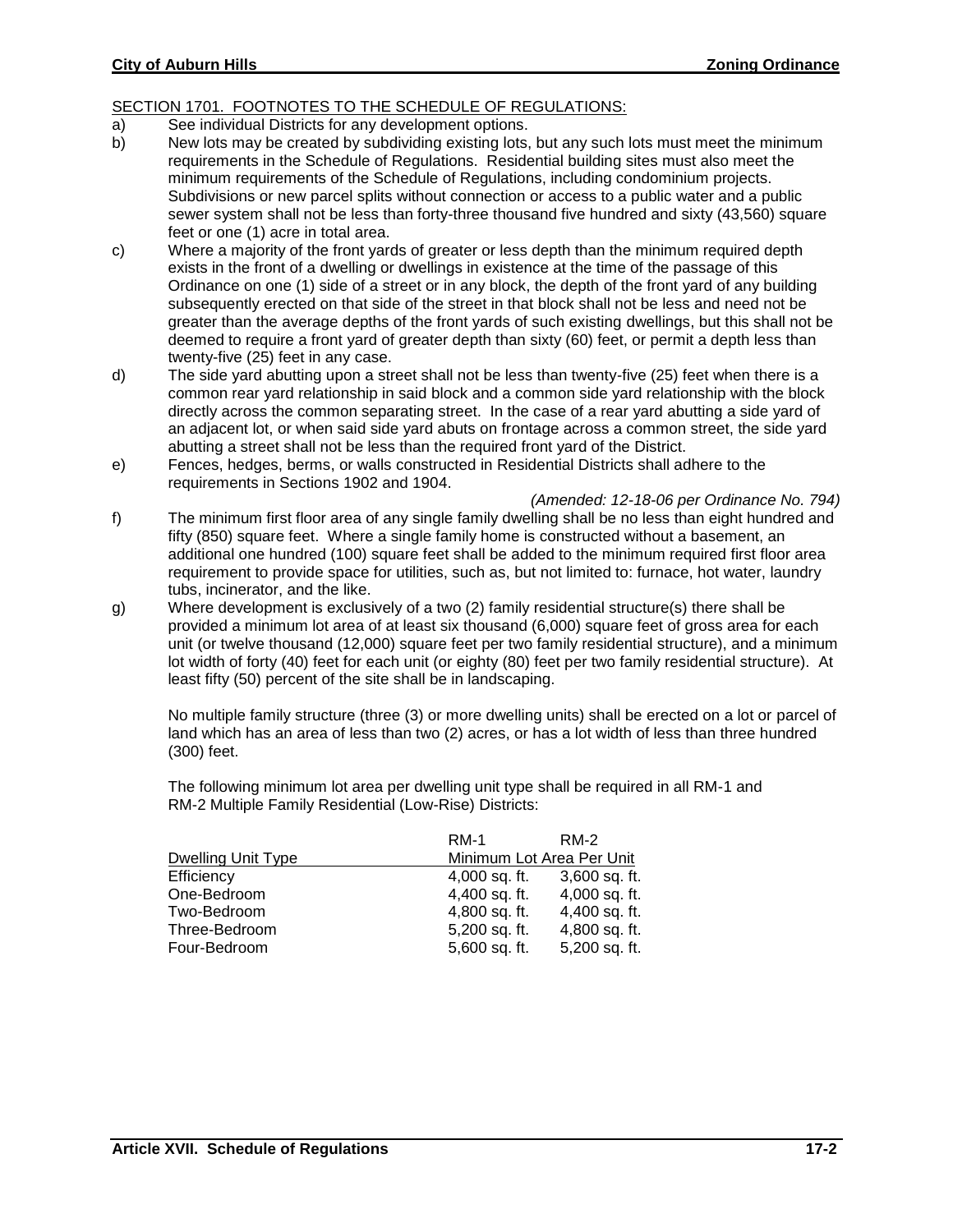The following minimum lot area per dwelling unit type, by number of stories in the building, shall be required in all RM-3 Multiple Family Residential (High-Rise) Districts:

|                    | Four $(4)$            | Five $(5)$ or Six $(6)$ |
|--------------------|-----------------------|-------------------------|
| Dwelling Unit Type | <b>Story Building</b> | <b>Story Building</b>   |
| Efficiency         | 1,200 sq. ft.         | 600 sq. ft.             |
| One-Bedroom        | 1,800 sq. ft.         | 900 sq. ft.             |
| Two-Bedroom        | 2,400 sq. ft.         | 1,200 sq. ft.           |
| Three-Bedroom      | $3,000$ sq. ft.       | 1,500 sq. ft.           |
| Four-Bedroom       | 3,600 sq. ft.         | 1,800 sq. ft.           |

In no instance shall a building containing dwelling units in the RM-3 District, with the exception of a community building for recreational purposes which may contain a residence, be less than four (4) stories in height or higher than six (6) stories.

No multiple family dwelling unit in an RM-3 District shall be erected on a lot or parcel of land which has an area of less than five (5) acres, or has a lot width of less than four hundred (400) feet.

Plans presented which include a den, library, or such other extra room shall have such extra room counted as a bedroom for purposes of this Ordinance.

h) For the purpose of yard regulations on the exterior of the parcel, a two family or multiple family dwelling shall be considered as one (1) building occupying one (1) lot.

Yards abutting major thoroughfares in RM-1 and RM-2 Districts shall have a minimum depth of fifty (50) feet. All multiple family dwellings within RM-1 and RM-2 Districts shall have the following minimum yard relationships:

|                         | <b>Overall Distance</b>     |
|-------------------------|-----------------------------|
| <b>Building</b>         | <b>Between Buildings</b>    |
| Relationship            | (Exclusive of Parking Area) |
| <b>Front to Side</b>    | 45 feet                     |
| <b>Front to Front</b>   | 50 feet                     |
| <b>Front to Rear</b>    | 60 feet                     |
| Rear to Rear            | 60 feet                     |
| Rear to Side            | 45 feet                     |
| Side to Side            | 20 feet                     |
| <b>Corner to Corner</b> | 15 feet                     |

Yards abutting major thoroughfares in the RM-3 District shall have a minimum depth of fifty (50) feet. In an RM-3 District, the minimum distance between the front, side, and rear of any two (2) buildings shall be regulated according to the length and height of such buildings, and in no instance shall this distance be less than forty (40) feet. A minimum distance of thirty (30) feet shall apply to corner-to-corner building relationships. The formula regulating the required minimum distance between the front, side, and rear of any two (2) buildings in the RM-3 District shall be as follows:

Where, S = <u>La + Lb + 2(Ha + Hb)</u> 6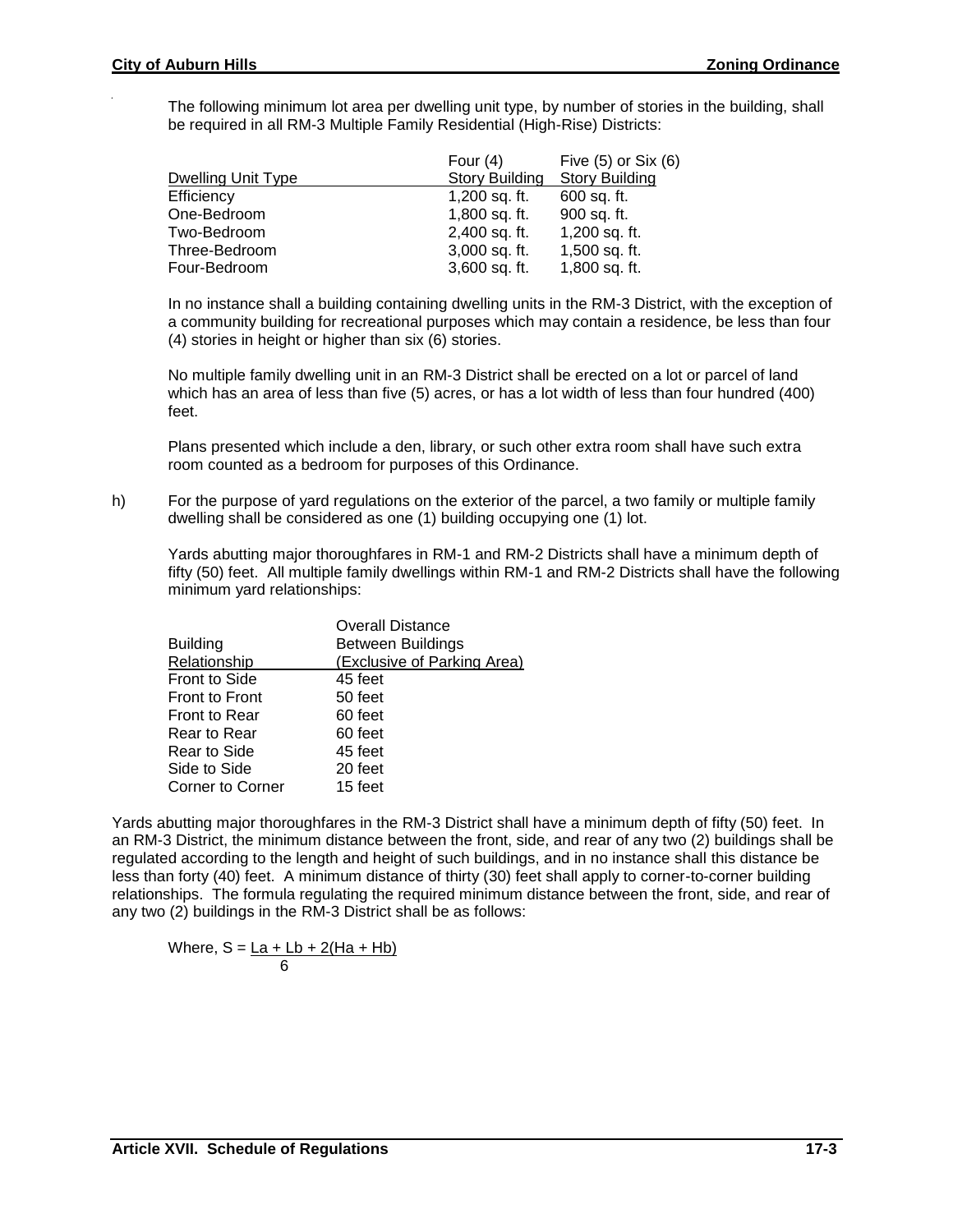

Distance Spacing for Multiple Dwellings

- S Required minimum horizontal distance between any wall of building A and any wall of building B or the vertical prolongation of either.
- La Total length of building A. The total length of building A is the length of that portion or portions of a wall or walls of building A from which, viewed directly from above, lines drawn perpendicular to building A will intersect any wall of building B.
- Lb Total length of building B. The total length of that portion or portions of a wall or walls of building B, from which, when viewed directly from above, lines drawn perpendicular to building B will intersect any wall of building A.
- Ha Height of building A. The height of building A at any given level is the height above natural grade level of any portion of a wall or walls along the length of building A. Natural grade level shall be the mean level of the ground immediately adjoining the portion or portions of the wall or walls along the total length of the building.
- Hb Height of building B. The height of building B at any given level is the height above natural grade level of any portion of a wall or walls along the length of building B. Natural grade level shall be the mean level of the ground immediately adjoining the portion or portions of the wall or walls along the total length of the building.

In RM-3 Districts all exterior yards shall be at least equal to the height of the building; except that where a lot line abuts a street, one-half (1/2) the width of the right-of-way of said street may be considered as yard setback provided that the said yard shall not be less than fifty (50) feet in depth.

In all RM Districts the front and rear of the multiple family building shall be considered to be the faces along the longest dimension of said structure. The front of the multiple family building shall be considered to be the direction faced by the living rooms of the dwelling units in said building; the rear of the multiple family building shall be considered to be the direction faced by the service entrance of the dwelling units in said building; and the side of the multiple family building shall be considered to be the face along the narrowest dimension of said building.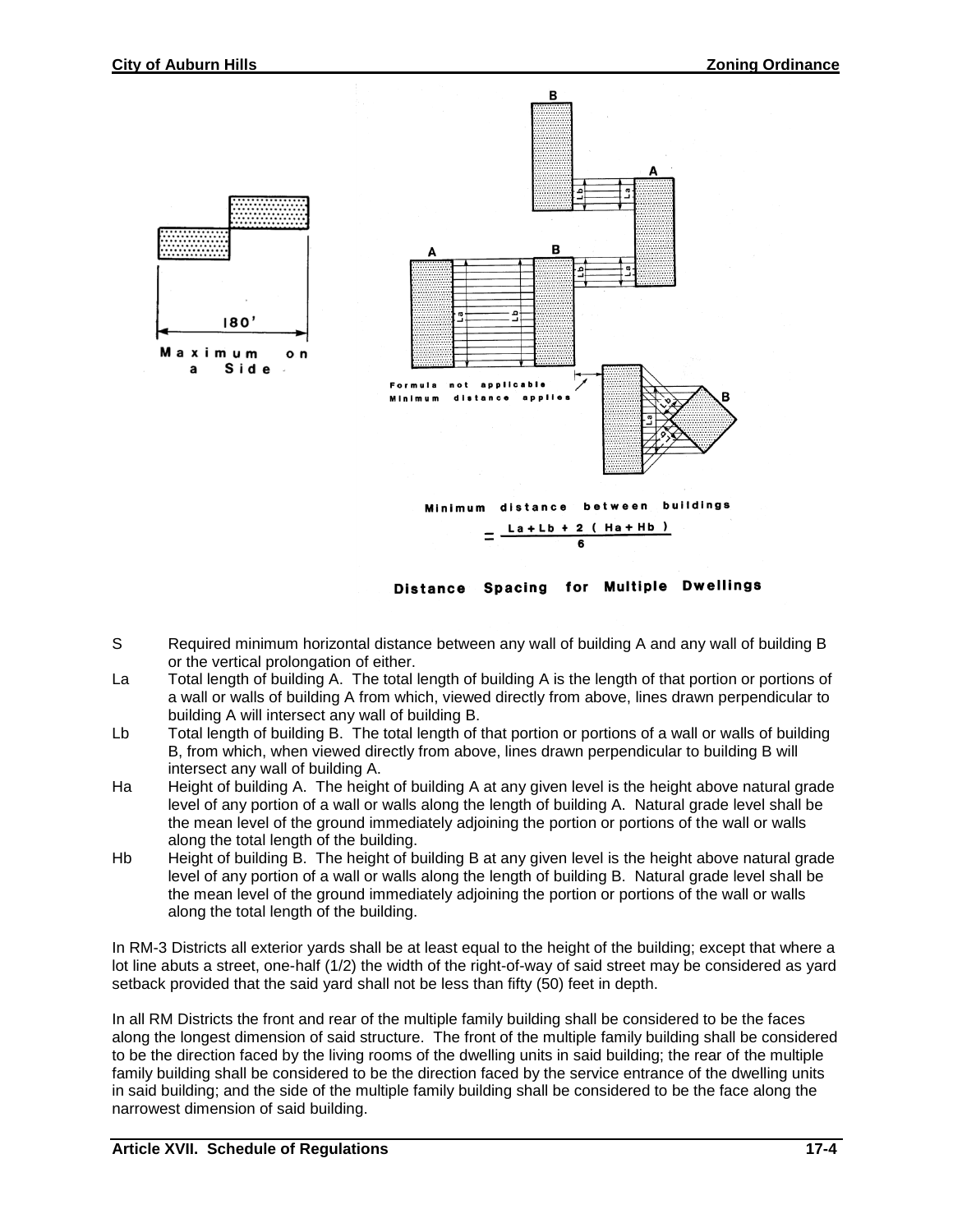In all RM Districts every lot on which a multiple structure is erected shall be provided with a side yard on each side of such lot. Each side yard shall be increased by one (1) foot for each ten (10) feet, or part thereof, by which length of the multiple structure exceeds forty (40) feet in overall dimensions along the adjoining lot line, provided further that in no instance shall a building in any RM District exceed one hundred eighty (180) feet in length along the longest face of the building, except as provided in Article VI, Section 601, Items 3, 4 and 5 and in Article X, Section 1000, Items 2, 3 and 4. In no instance shall buildings be attached or connected to each other, and in no instance shall the ground floor area exceed sixteen thousand two hundred (16,200) square feet, except that for convalescent homes, congregate care facilities, independent housing for the elderly and U.S. Department of Housing and Urban Development, Section 202 Housing Facilities, buildings maybe attached and the ground floor area may exceed sixteen thousand two hundred (16,200) square feet. Any court shall have a width equal to not less than fifty (50) feet for the front yard and fifty (50) feet for the rear yard. The depth of any court shall not be greater than three (3) times the width.

In all RM Districts, service drives shall have a width of at least twenty-two (22) feet. Parking spaces and drives shall be located at least fifteen (15) feet from any residential building.

In all RM Districts, not more than ten (10) percent of the total number of units shall be of the efficiency type, and not more than thirty (30) percent of the total number of units shall be of the one-bedroom type. In no instance shall the maximum density in the RM-1 (Low Rise) District exceed nine (9) units per net acre, and in no instance shall the maximum density in the RM-2 (Low Rise) District exceed ten (10) units per net acre.

Gross density shall be considered to be the total parcel of property, including roads, whether public or private. Net density shall be considered to be the total gross area of the parcel minus bodies of water and exterior bounding roads. Wetland area(s) as defined in this ordinance shall only be used for fifty (50) percent of net density. In no instance shall the net density on any remaining acreage (after the fifty (50) percent credit for wetland area) exceed twelve (12) units per acre in the RM-1 District or fifteen (15) units per acre in the RM-2 District.

In all RM developments where fifty (50) or more units may be developed on a total parcel, or as part of a total complex, a main collector service drive with a width of at least twenty-four (24) feet back-of-curb to back-of-curb with a four (4) foot wide walkway along one (1) side (total width of five (5) feet (one (1) foot for the curb, and four (4) feet for the walkway) shall be provided and shall be built according to current City standards for multiple family collector thoroughfares. All such interior dedicated right-of-way or easements may be utilized for density computations.

i) Efficiency Apartment:

The term "Efficiency Apartment" shall mean a dwelling unit containing less than seven hundred and twenty (720) square feet of floor area, and consisting of not more than one (1) room in addition to kitchen, dining, and necessary sanitary facilities. One Bedroom Unit:

The term "One-Bedroom Unit" shall mean a dwelling unit containing a floor area of at least seven hundred twenty (720) square feet per unit, consisting of not more than two (2) rooms in addition to kitchen, dining, and necessary sanitary facilities.

#### Two-Bedroom Unit:

The term "Two-Bedroom Unit" shall mean a dwelling unit containing a minimum floor area of at least eight hundred and ninety-six (896) square feet per unit, consisting of not more than three (3) rooms in addition to kitchen, dining, and necessary sanitary facilities.

#### Three or More Bedroom Unit:

The term "Three or More Bedroom Unit" shall mean a dwelling unit containing a minimum floor area of one thousand and fifty-four (1,054) square feet.

- j) Minimum size of lot and minimum width in feet shall be determined by the use meeting all minimum yard requirements, and all other requirements of this Ordinance.
- k) Buildings may exceed two (2) stories [thirty (30) feet] in the B-2 General Business District, except on sites which abut property zoned One-Family Residential district.Buildings in the B-2 District exceeding two (2) stories [thirty (30) feet] shall be considered to be Special Land Uses, and shall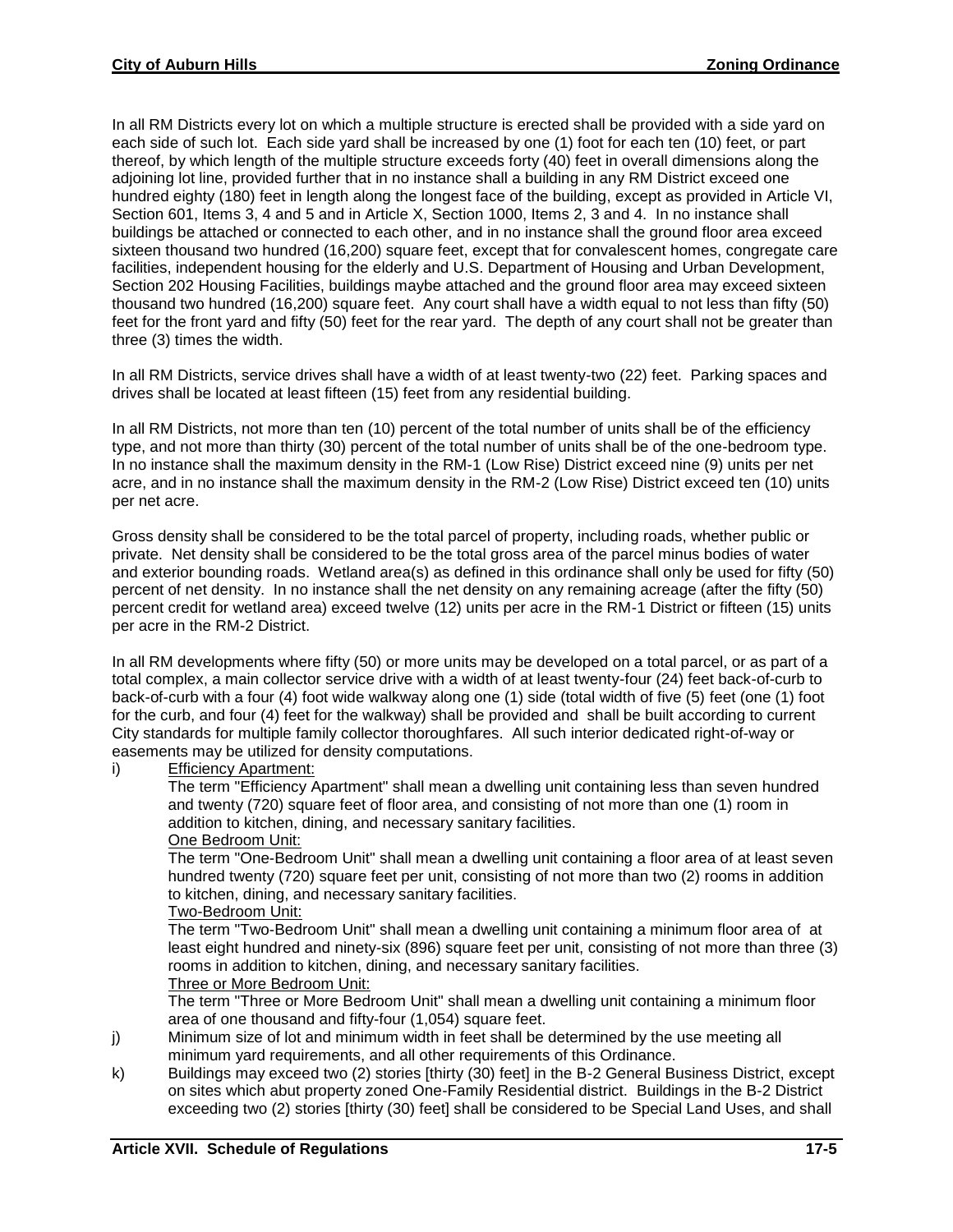meet the requirements of Section 1818. In addition, in the B-2 District, buildings over two (2) stories [thirty (30) feet] shall provide a minimum front, side and rear yard setback equal to height of the building. This yard setback increase shall not apply to towers as permitted in Section 902. For each one (1) story increase over two (2) stories [thirty (30) feet], three (3) feet of greenbelt shall be added to the greenbelt required by Section 1805.

> *(Amended: 7-09-01 per Ordinance No. 684) (Amended: 11-11-02 per Ordinance No. 707) (Amended: 3-20-06 per Ordinance No. 772)*

- l) Parking may be permitted in the front yard after approval of the parking plan layout by the City Council after Planning Commission review and recommendation. All setbacks shall be measured from the nearest side of the right-of-way line. If parking, drives or maneuvering lanes are provided in the front yard, a landscaped buffer area shall be provided paralleling public and private roads in accordance with the requirements of Section 1808. A separate landscape plan shall be provided in accordance with the requirements of Section 1808. An eight (8) foot wide asphalt pathway shall be provided along the right-of-way line, one (1) foot within the right-of-way, whenever the right-of-way is indicated on the adopted City of Auburn Hills Pathway Plan. The pathway shall be built in compliance with the standards set forth in Ordinance No. 225.
	- *(Amended: 11-11-02 per Ordinance No. 707)*
- m) The following reduction in building setbacks and greenbelts may be permitted by the City Council, after Planning Commission review and recommendation, for parcels less than one (1) acre in size in the B-2, General Business District:

|       | Setback                    | Greenbelt                  |
|-------|----------------------------|----------------------------|
| Front | 15 ft. (in lieu of 25 ft.) | 10 ft. (in lieu of 15 ft.) |
| Side  | 5 ft. (in lieu of 25 ft.)  | 5 ft. (in lieu of 8 ft.)   |
| Rear  | 5 ft. (in lieu of 20 ft.)  | 5 ft. (in lieu of 8 ft.)   |

This provision shall not be applied to parcels which abut parcels zoned one-family residential district.

*(Added: 4-02-07 per Ordinance No. 800)*

n) Reserved

*(Amended: 3-20-06 per Ordinance No. 772)*

- o) Screening shall be provided on those sides of the property used for open storage, parking or service drives, loading or unloading, abutting land zoned for residential use. (See Section 1808).
- p) Loading space shall be provided in the rear or side yard in the ratio of at least ten (10) square feet per front foot of building and shall be computed separately from the off-street parking requirements, except in the instance of office uses where paved loading space in accordance with Section 1806 shall be provided in the ratio of five (5) square feet per front foot of building. Commercial and industrial loading and unloading areas shall be at least ten (10) by fifty (50) feet in dimension, or five hundred (500) square feet, and shall meet the requirements of Section 1806. Office buildings, banks, and credit unions which are 25,000 sq. ft. or less in size shall not be required to provide loading space.

*(Amended: 3-20-06 per Ordinance No. 772)*

Where a parcel of property is on a corner, the longest road frontage shall be considered for computing loading space area. Where an alley exists or is provided at the rear of buildings, the rear building setback and loading requirements maybe computed from the center of said alley. Where a parcel of property is considered to be multiple road frontage because said parcel lies between two or more road right-of-ways, the location of the loading space and trash dumpster shall be at the discretion of the City Council. The City Council in exercising its discretion as to the location of the loading space and trash dumpster shall take into consideration visibility to the general public, traffic circulation within the project site, and parcel configuration. The longest road frontage shall be considered for computing loading space area.

#### *(Amended: 2-19-01 per Ordinance No. 672)*

- q) The maximum percentage of lot coverage shall be determined by the use of the lot, and the provision of off-street parking, loading areas, landscaping, and required yards.
- r) Reserved

*(Amended: 3-20-06 per Ordinance No. 772)*